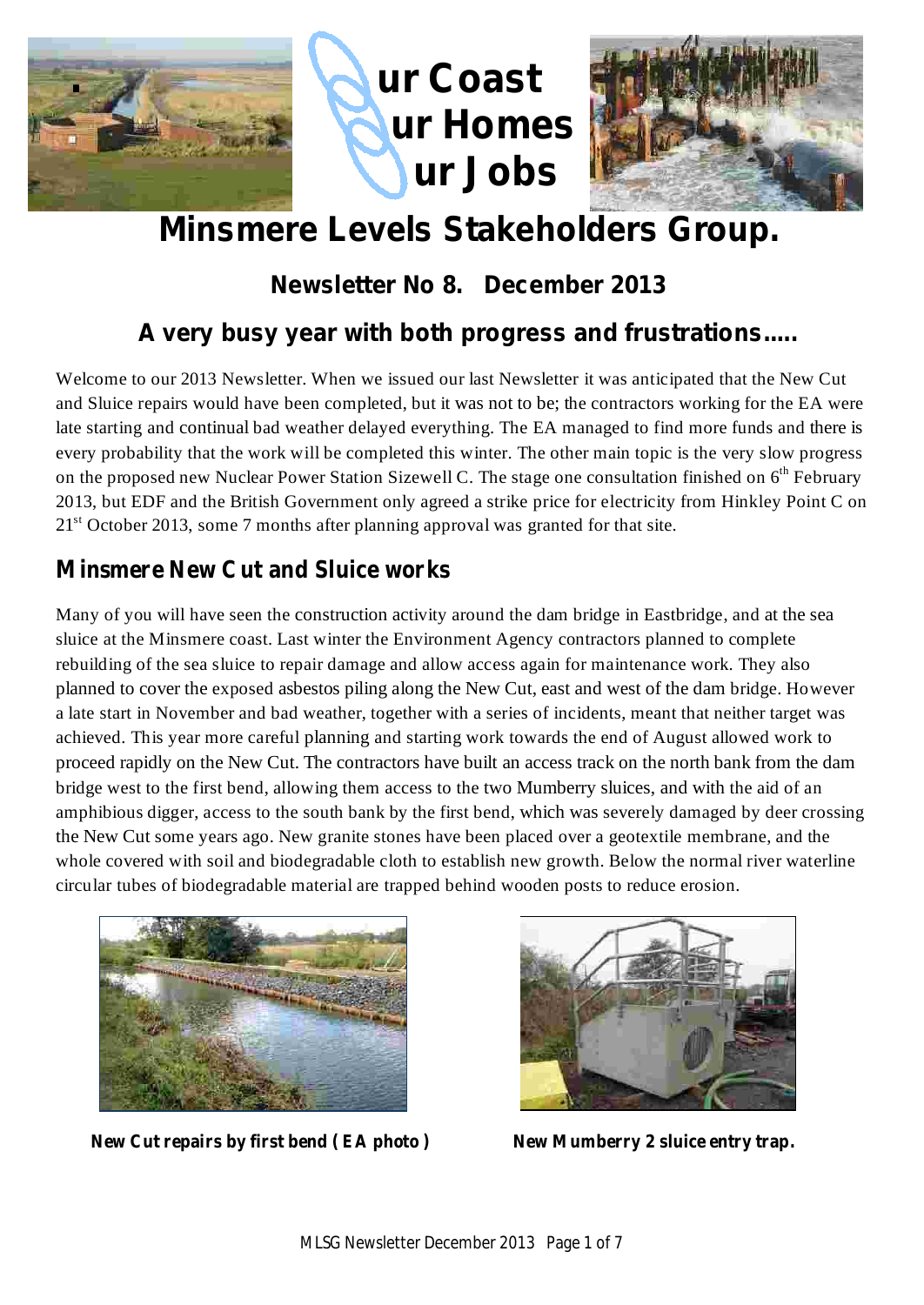The steel pipe which lay for about 11 years just north of the dam bridge was finally moved to its planned location, and on 19<sup>th</sup> November laid in a foundation of ballast over a geotextile covering. The Mumberry 2 sluice gate and the pipe are shown below.







The asbestos sheeting on the north bank east of the dam bridge was partly covered last winter, however the contractors ran out of time and also discovered a large scour hole about 275 m east of the dam bridge. This can be seen in a photo provided by the Environment Agency, taken in March 2013. This shows that the exposed asbestos sheeting inserted to prevent water flow from the New Cut (on the right) was capped with a GRP channel section and foam filler, a temporary blue mesh was placed round the scour hole. It is planned to complete the GRP cover over the asbestos sheet as far as the tupenny arch and fill in the scour hole in the next few weeks.



**EA photo taken 6 th march 2013 of north wall east of dam bridge**

The original plan at the sea sluice was to use Aqua dams (see www.aquadam.net) to block water flow from the New Cut and Leiston Drain into the sluice chamber, and to plug the exit pipes with inflatable circular rubber plugs. The river water runoff would be pumped over the sea bank to allow the sluice chamber to be effectively drained. Aqua dams are two rubber tubes which can be filled with water, placed inside a third rubber tube, with the ends above water level. If the water level gets too high, one end of the tubes can be released (the other remains tied to the bank) and the water discharges. However the contractors had difficulties in setting up the Aqua dams, and during one weekend the Aqua dam in the New Cut collapsed, went through the sluice gate and sluice chamber, out to sea and was recovered (severely damaged) along the coast towards Aldeburgh. In addition the discharge tubes from the pumps were originally laid directly on the beach into the surf, and rapidly produced a large scour hole. With spring tides, several of the tubes were also washed down the coast. A new strategy was then adopted; the five discharge tubes were plumbed into the air vent on the beach, discharging through the permanent fixed tubes of the sluice beyond the surf line.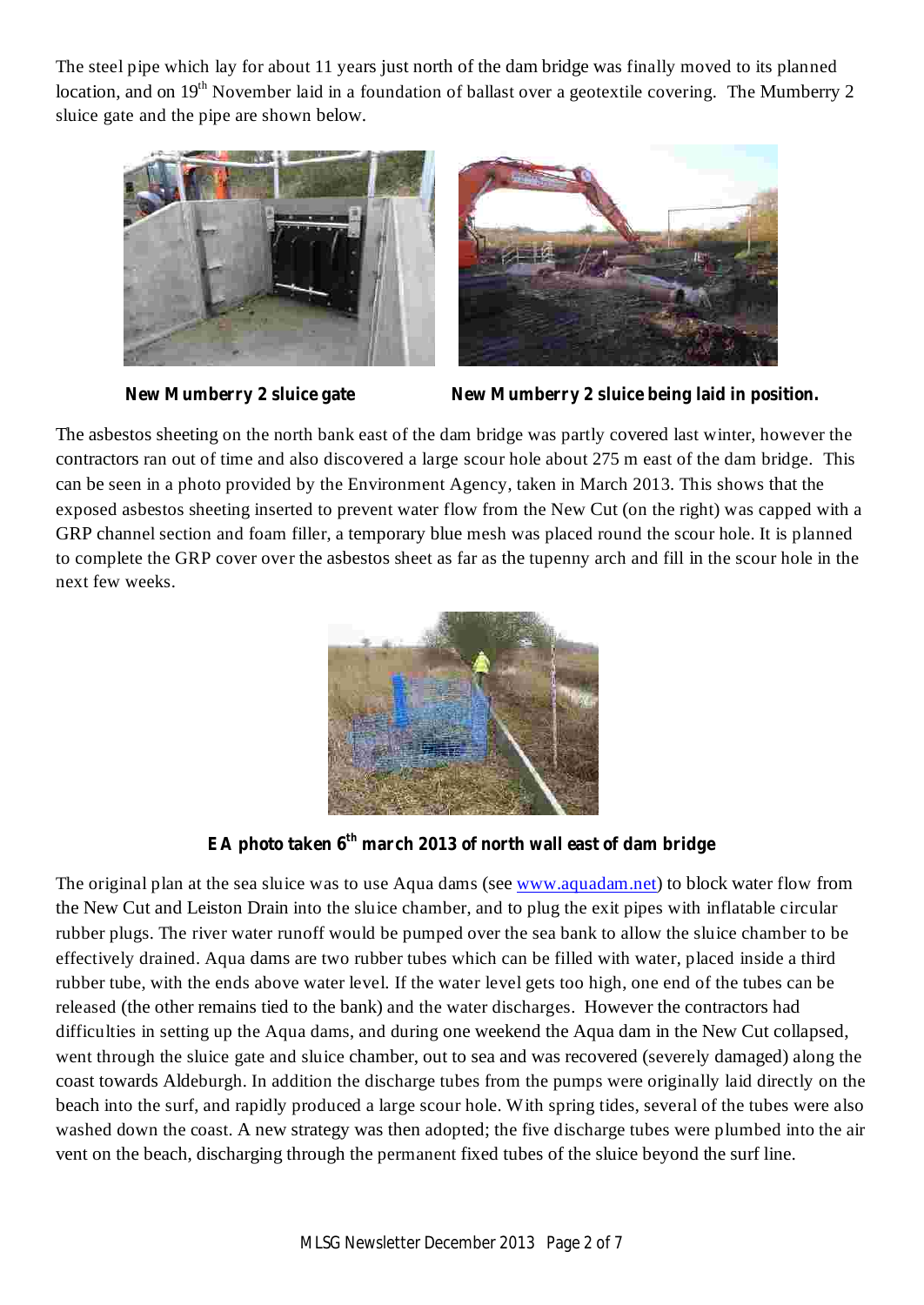



**One of 5 electric driven water pumps Three pumps in New Cut for discharge to sea.**





**5 discharge tubes from sluice site 5 discharge tubes over the sea bank**





**Original scheme: discharge directly to sea Revised scheme: use air vent in beach to outflow**

An alternative design of inflatable tube; Water dam (www.water-dam.co.uk) was then tried which have sealed ends. The New Cut Water dam failed despite several attempts and is now blocked by ballast in crane bags, below right. The Leiston Drain Aqua dam is holding even with high rainfall and can be seen in use below, left.



MLSG Newsletter December 2013 Page 3 of 7 **Leiston drain with Aqua dam New Cut finally blocked with crane bag dam**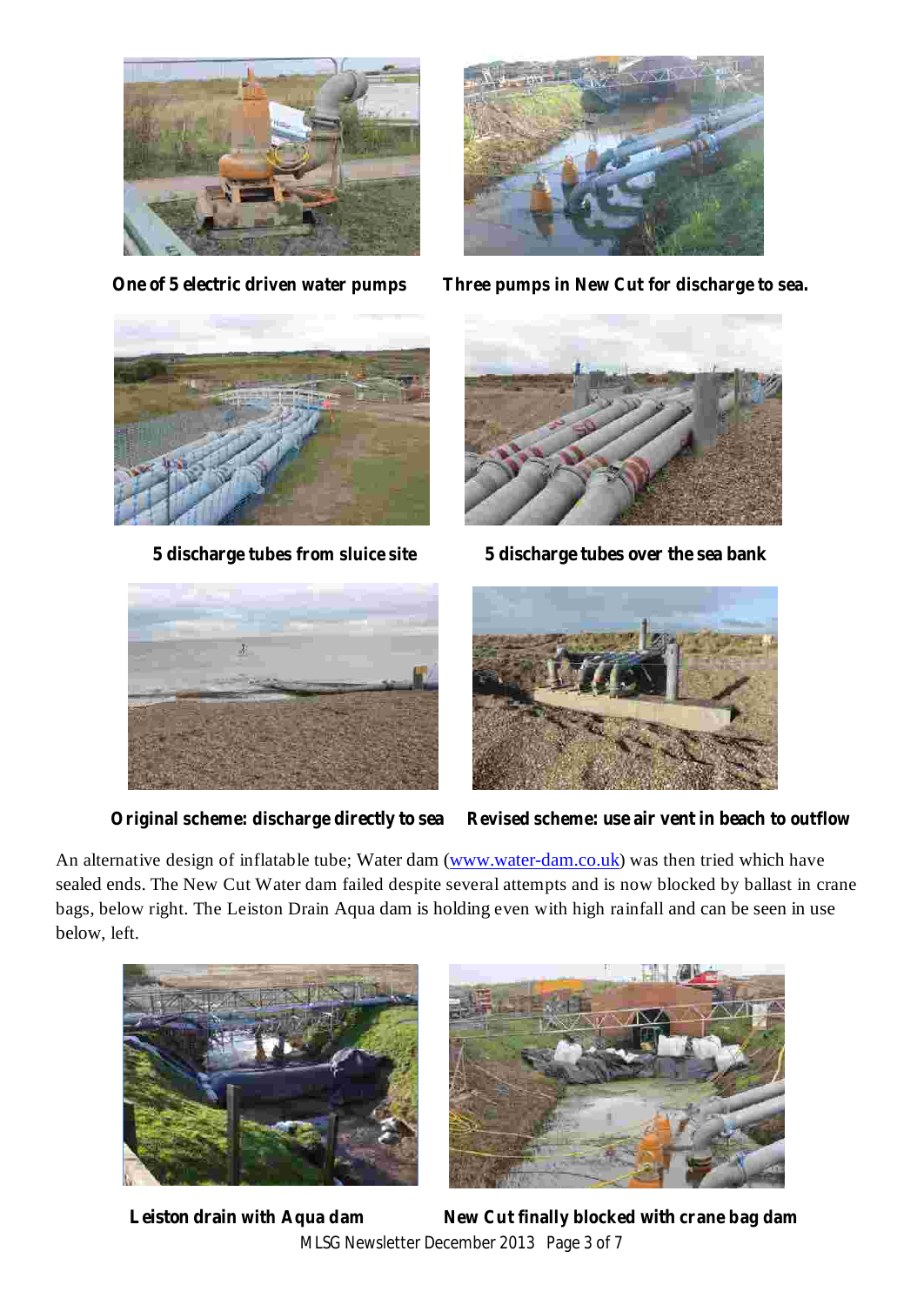The work plan was delayed by about three weeks, but is now progressing well, and inspection of the drained sluice chamber showed less underwater damage than anticipated in the 2010 diving survey. The two photos show the inside of the sluice chamber. The left hand photo shows the remains of the sluice gate on the Leiston drain, with two holes, one about 40 cm high. The inflatable rubber plug for one exit tube can be seen in the right hand photo.





**Inside sluice chamber towards Leiston drain View inside sluice chamber towards sea**

The inside of the New Cut entrance to the sluice chamber is seen below on the left photo, there is some damage to bricks below the waterline, but it is in generally good condition. The two vertical steel posts were put in by the diving team in 2010, in an attempt to allow timber panels to block the water flow. The right hand picture shows the ballast bag dam from the sluice chamber looking up the New Cut.





**Entry from New Cut into sluice chamber View up the New Cut with ballast bag dam**

The water levels in the New Cut and Leiston drain are controlled by the 5 pumps. Normally only one pump is used for each channel, it is electrically controlled, pumping until the water level is low enough. They run intermittently and are draining the rivers irrespective of the tide level.





MLSG Newsletter December 2013 Page 4 of 7 **Three pumps working under flood conditions Old Leiston Drain sluice gate on flat bed truck**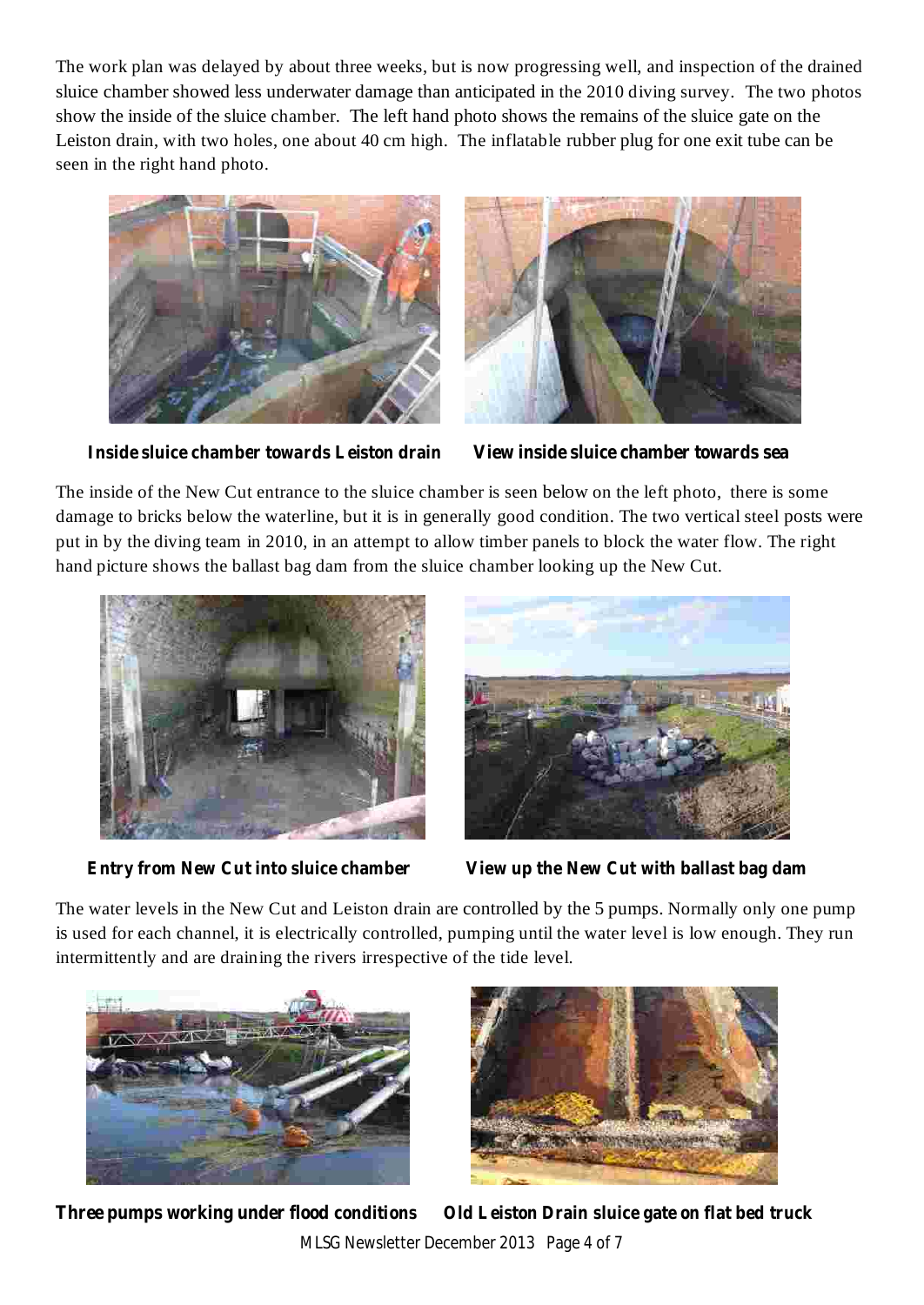The three spare pumps provide additional capacity for heavy rain conditions, such as on  $20<sup>th</sup>$  November, when some 12 mm rain fell, see photo above with all pumps running  $(22<sup>nd</sup>$  November) or if one of the pumps fails. The old sluice gate for the Leiston drain is shown lying on a flat bed truck after removal.

The contractor's planned deadline for completion of work is the end of January 2014, but they had a month in hand for overrun and provided there are no more major delays, work on both sites should be completed and construction equipment tidied and cleared away before the bird breeding season starts. We would like to thank the staff of the EA and the contractors for the very open way that they kept us informed of the progress (and difficulties) of the project. We also appreciate the willingness with which they have given us access to the works sites and allowed us to take photographs.

### **Sizewell C Developments**

The first round of public consultation ended on  $6<sup>th</sup>$  February 2013, and nearly 1300 replies were received and are currently being analysed by EDF. The comments made by MLSG are available on our website.(www.minsmerelevelsstakeholdersgroup.onesuffolk.net ) The Environmental Report, with some 150 pages and 35 figures, was by far the most comprehensive document submitted for consultation, but MLSG, and many others, say that it was impossible to provide informed comment on many studies which had not been completed and in some cases barely started. Of major concern to MLSG are:

- 1. EDF's preferred location for a single massive accommodation block proposed for some 3000 workers is currently planned to be very close to Eastbridge.
- 2. The area proposed for construction work lay down is about twice that required to build Sizewell B.
- 3. The initial transport analysis suggested that the A12 would receive some 12 % extra traffic, and proposed that the sharp bend in Farnham could be realigned. Suffolk County Council states that they want a full four villages bypass constructed. All that traffic would then come down the B1122, which would cause chaos, and no plans were proposed to mitigate this.
- 4. The plans propose a jetty to be constructed on the shore to accept large items and bulk load transportation. The idea is welcomed in that it would reduce the number of truck deliveries to the site, but no details of the design, size and method of construction were presented in the stage one submission. Colin Taylor, a consultant employed by EDF, did say to MLSG that following the problems experienced with a solid block landing stage built for the construction stage at Sizewell B, and then removed, the new design would be on piles and take the landing area further out to sea, avoiding the interruption of shingle along the shore, and the need for regular dredging to keep the landing stage open. He also indicated that EDF may wish to retain the jetty for future repair and renovation work during the life of the power station. However he also said to MLSG that EDF were basically not interested in maintaining the shoreline to the north of the Power station site, and that the continued viability of the Minsmere Sluice was not of interest to EDF.
- 5. Colin Taylor also said that MLSG and other people's concerns about Leiston Sewage works not having additional capacity for the new power station and accommodation block were unnecessary, as EDF would provide their own water treatment plants as required.
- 6. The discharge of rain water from the site, with large areas of hard standing is also of concern. The natural consequences of increased rainfall, rising sea levels and climate change will accelerate the point at which the existing gravity fed sluice will no longer be able to handle the volume of discharge. Alternative solutions, including the permanent installation of pumped discharge, must be examined, and funding plans prepared. We wish to be assured that EDF will recognize its responsibility to make a major contribution towards such mitigation. We also need to know a great deal more about the projected impact of the development on the Minsmere coastline, both during the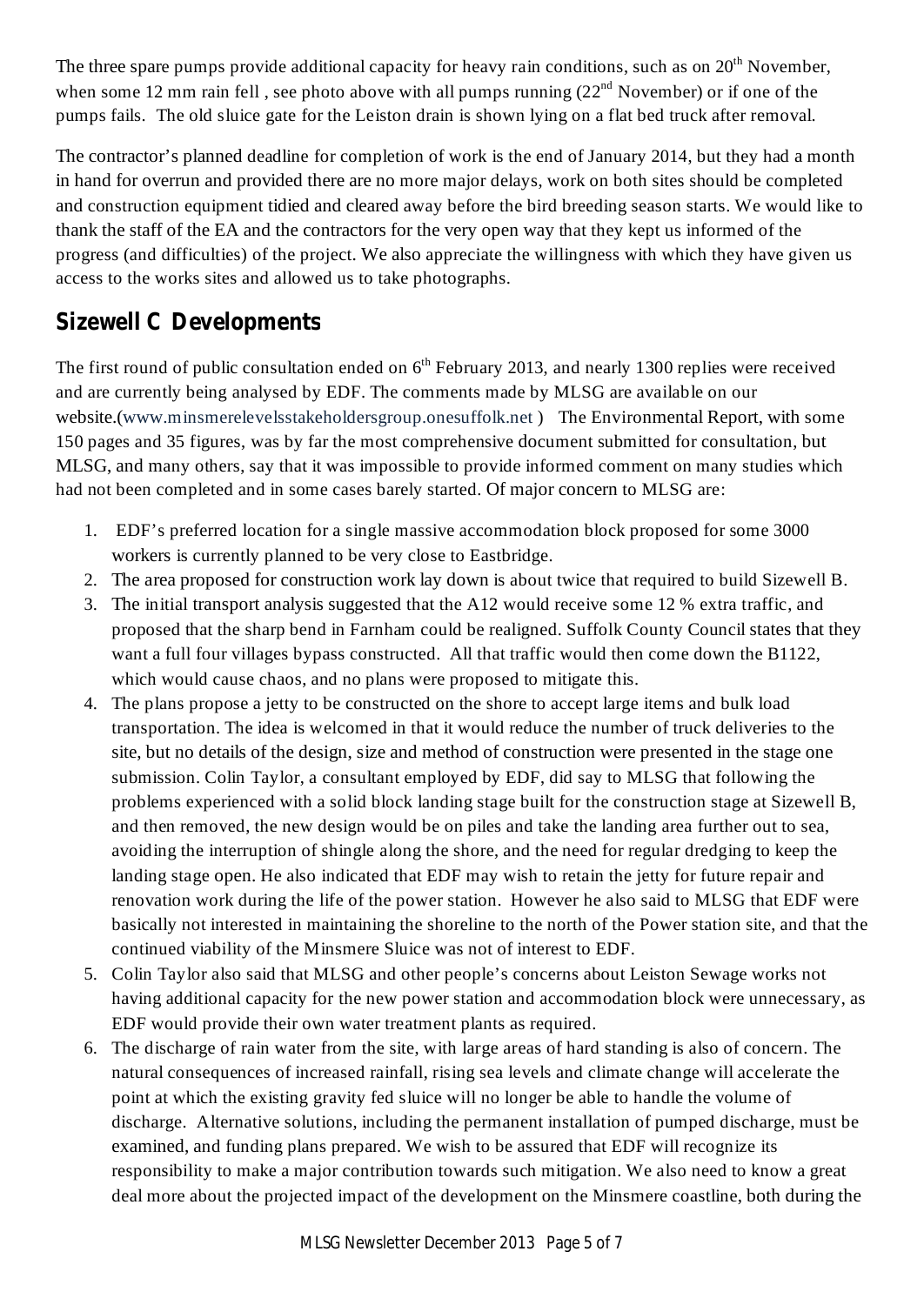construction phase and also over the lifetime of the station. (About 150 years in total until its final removal).

EDF have not published the comments received; they say that the complete set will be published at the stage two submission. At the end of the stage one consultation EDF also said that future negotiations would only be with the statutory authorities (this includes local authorities, the Environment Agency and Natural England); no further dissemination of studies or plans would be circulated to the public in advance of the stage 2 submission date. This date is not yet clear but will probably be in Autumn 2015.

At a national level the strike price for electricity supply from the new Hinkley Point power station was finally agreed by the government on  $21<sup>st</sup>$  October 2013, some 7 months after Planning Approval had been granted. Currently two Chinese organisations, CGN and CNNC, Areva and other possible partners are in discussions with the Government and EDF to assist EDF in financing the project. These negotiations will also require approval from the European Commission.

Locally several things have happened recently:

- 1. MLSG is very pleased that the non-statutory conservation organisations National Trust, Suffolk Wildlife and RSPB have formed a joint group: Sizewell C Suffolk Environmental Stakeholders Group, together with other environmental groups and Suffolk Coastal District Council (who do have a statutory right to consultation). This grouping is explained in a feature article in the EADT on  $11<sup>th</sup>$ November 2013, 'to ensure that Sizewell C is the best it can be from a landscape and wildlife perspective and that Suffolk in not short-changed.'
- 2. MLSG have been active in discussing the next stages with the EA. At a meeting in Ipswich on  $9<sup>th</sup>$ September, with Simon Barlow (EA Nuclear new build Project Manager), Will Todd (flood risk) and Garry Watson (EA engineer covering Norfolk and Suffolk), the EA explained that they had 2 roles; granting licenses for particular areas of the site construction and operation, and secondly as respondents in their own right to the EDF proposals. Simon Barlow led the EA 32 page response letter signed by Charles Beardall, dated 31<sup>st</sup> January 2013 to EDF identifying nine areas of interest to EA and offering advice and help. Will Todd will be involved in the impact of sewage, ground water, station drainage and the new access road. The Marine Management Organisation (MMO) would be involved in advising on any work below the high water mark, and specifically the proposed jetty for landing bulk supplies and large items. The MMO will also be looking at issues affecting the sea around Sizewell. The EA told us that they were responsible for land areas down to Low water level but the MMO cover sea water applications up to High water level, so there is some area of overlap of responsibility.
- 3. At a meeting of the Suffolk Coastal Forum on  $10^{th}$  October we had the opportunity to express our concerns about the lack of any input from the MMO to the consultation to Roger Mason, the Marine Area Manager Eastern at the MMO. He said they would only get involved at stage 2. However we were rather alarmed to subsequently receive a letter from Jonathan Peters (MMO Senior Marine Licensing Manager) saying that MMO would have nothing to do with the Sizewell C planning. "Nuclear power stations are classified as significant infrastructure projects. They don't require planning permission, marine licences or other consents in the standard way and the MMO does not anticipate giving any regulatory approvals for the project."
- 4. MLSG has been very concerned at the lack of information about what happens after the stage 2 consultations. The Planning Inspectorate (PINS) would only become involved when EDF submit an application for a development consent order. However we knew nothing of the procedures and policies that PINS would then follow. We were very fortunate to make direct contact with the Infrastructure Planning Lead in Bristol, Mark Wilson who, on 24<sup>th</sup> October, gave a presentation to